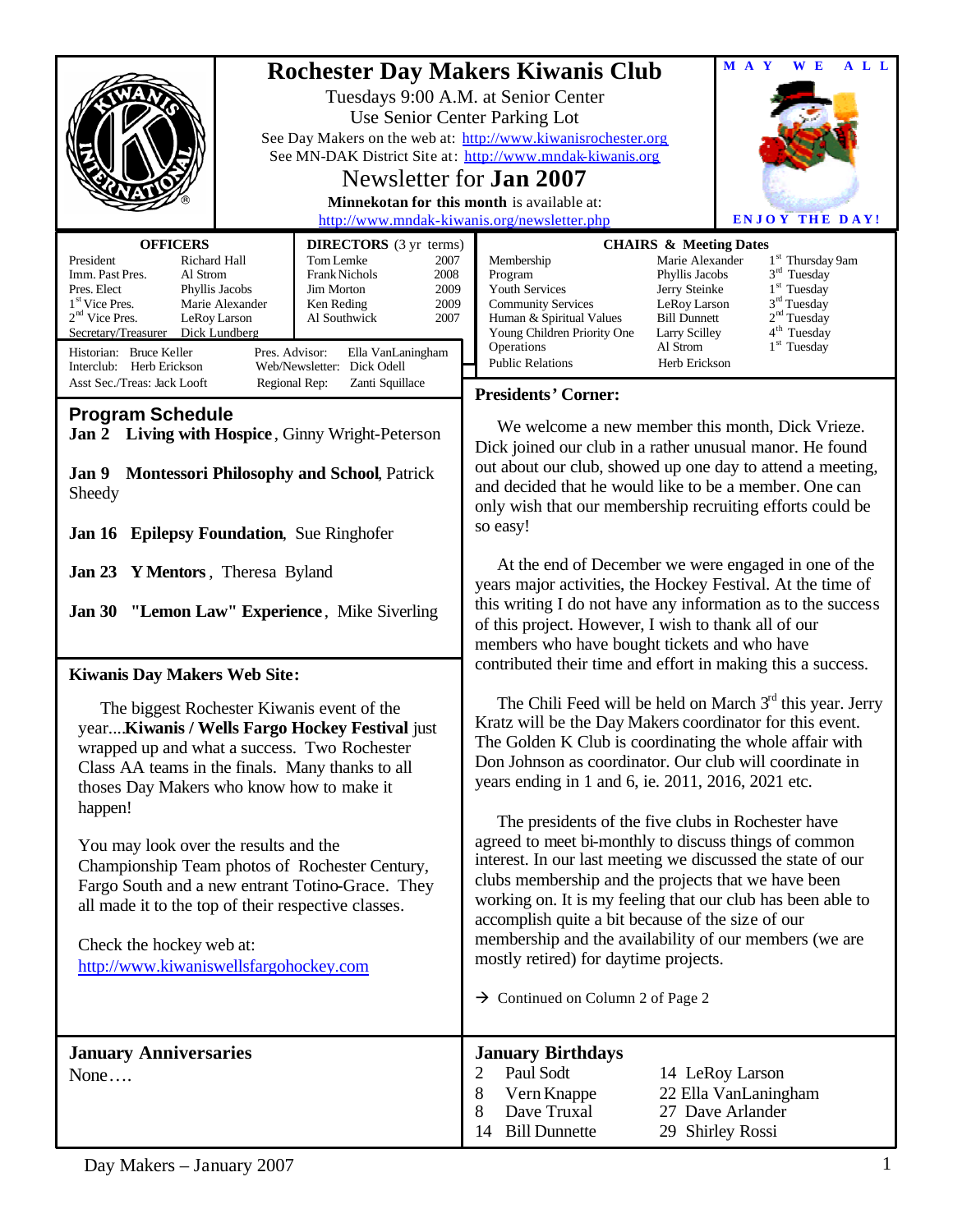# **Secretary/Treasurers Report - Dec'06**

| <b>Bank Balance 11/30/06:</b>  |               | \$18,074.35 |
|--------------------------------|---------------|-------------|
| <b>Administrative Account:</b> |               | \$13,225.14 |
| Service Account:               |               | \$4,462.13  |
| Hockey/YCPO:                   | $\mathcal{S}$ | 144.60      |
| <b>Bike Repair:</b>            | S.            | 242.48      |

**Day Makers on leave:** Ron King, Sara King, Rosalie Rusovick

**November Service Hour Statistics:** 774 hours by 51 members, 63% Participation.

#### **December 12th, 2006 Board Meeting Highlights**:

The board is continuing to look for long term storage for our infrequently used items and record archives. It was suggested that we inquire about space that the Senior Center acquired at the Circus World Bingo building.

The board reviewed committee assignments for the current Kiwanis year and "who does what" on each committee.

Al Strom has talked to Riverside School concerning starting a K club there. They are very interested, and want to start ASAP. They would meet after school. Our club should name a member to be the contact person to maintain continuity with the school.

The board approved a donation of \$100.00, from the Service Account, to the Minnesota-Dakotas Educational Foundation in memory of Fred Buechler. Donations in future years will be considered.

The board was informed that more volunteers are needed for the Reading Program ant Jefferson School and that a book exchange will be held at Elton Hills and Jefferson schools.

The board appointed a committee to recommend organizations to receive a total of \$3,000.00 from our service account. The board will make the final decision at a future meeting. The committee named is: Tom Lemke, Richard Lundberg, and Ken Reding.

### **COMMITTEE REPORTS**

**Membership-** The board accepted a membership application from Dick Vrieze. Our current membership count is 82.

**Program-** Seasons Hospice will do a future program: a PowerPoint on the National Hospice Program. A program from Y-Mentors will be sought in an attempt to get our club members involved again.

**Operations**- Our club will do a pancake breakfast fund raiser at Applebee's North on February  $10^{th}$  from 7:30 to 10:00 am. Need workers from our club and Century Key Club. A fundraising opportunity at Wendy's Restaurants will be investigated.

**Youth Services-** Our club and Century Key Club are selling Hockey Tournament tickets.

Richard Lundberg, Secretary/Treasurer

**President's Corner**: (continued from page 1)

 There is a legal need for all of the clubs to be incorporated so as to minimize the legal liability of our members while working on our various projects; we are a litigious society. Fortunately for us, through the good offices of our Secretary/Treasurer, this has been in effect for the Day Makers for years. We can all sleep soundly.

 Our clubs agreed to circulate our program and speaker lists to the other clubs. This I thought was a good idea. It can ease the burden on the program committee and suggest additional ideas for excellent programs.

 At the beginning of this new year I want to wish all of our members a prosperous year and good health. May we also continue the excellent work that our club does for the citizens, youth and children of Rochester. Dick Hall